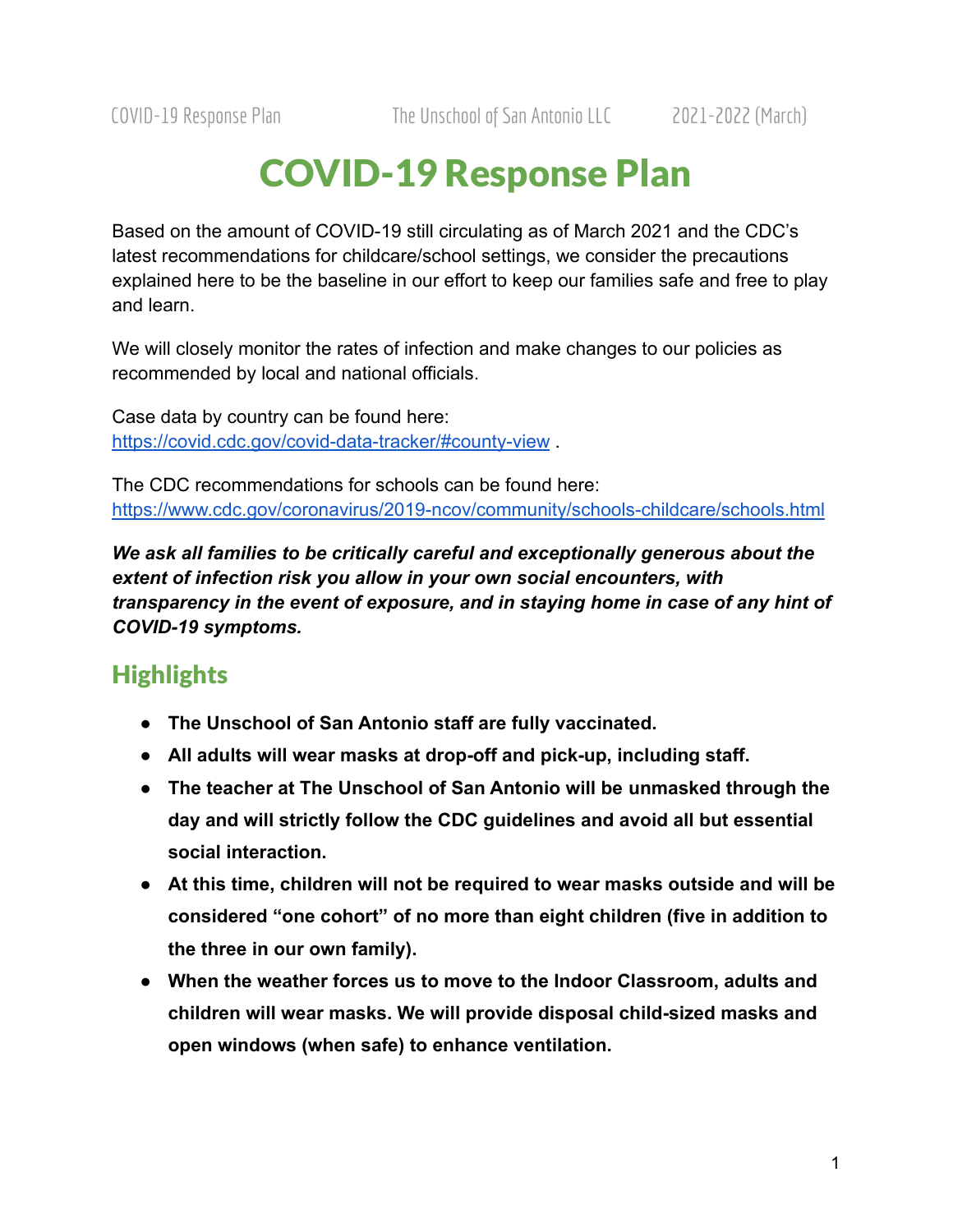- **● Come-and-Play days will be limited to one parent/guardian (with mask) and child(ren) without masks.**
- **● All family events will be modified and held virtually until further notice. If it seems possible to hold in-person, socially-distant events, we will notify everyone and explain protocol.**

Please take note of the following policies and procedures. Where they contradict our Parent Handbook, the COVID-19 Response Plan will take precedence.

#### **Check-In and Pick-Up**

Families will be greeted at the gate where the teacher will greet the child(ren) who will not be masked. Parents and other family members are not required to enter the gates but will be allowed inside the gate when wearing masks. Adults are asked to maintain the recommended six-feet of distance from all other children and staff. Prior to parents leaving the site, we will take the temperature of the child(ren) and ask parents the following questions:

- Do you live with anyone or have you had close contact with anyone who has been diagnosed with COVID-19 within the past 14 days?
- Do you or anyone in your household have a fever, cough and/or shortness of breath?
- Do you or your child(ren) have any other signs of communicable illness such as a cold or flu?

Children will wash their hands immediately upon entering the gate and throughout the day. A hand-washing station will be set up just inside the gate. Children will change their shoes, storing their "home" shoes in a cubby at the gate and putting on their mud boots or the "school only" shoes of choice).

Upon your arrival to pick up your child, we will bring your child to the gate. Please wear a mask and practice social distancing.

### **Healthy Environment**

- We are limiting the inaugural class to no more than eight children (our three and five more).
- We will disinfect high-touch surfaces, such as restroom fixtures, tables, chairs, outdoor faucets, and toys/games at least once daily.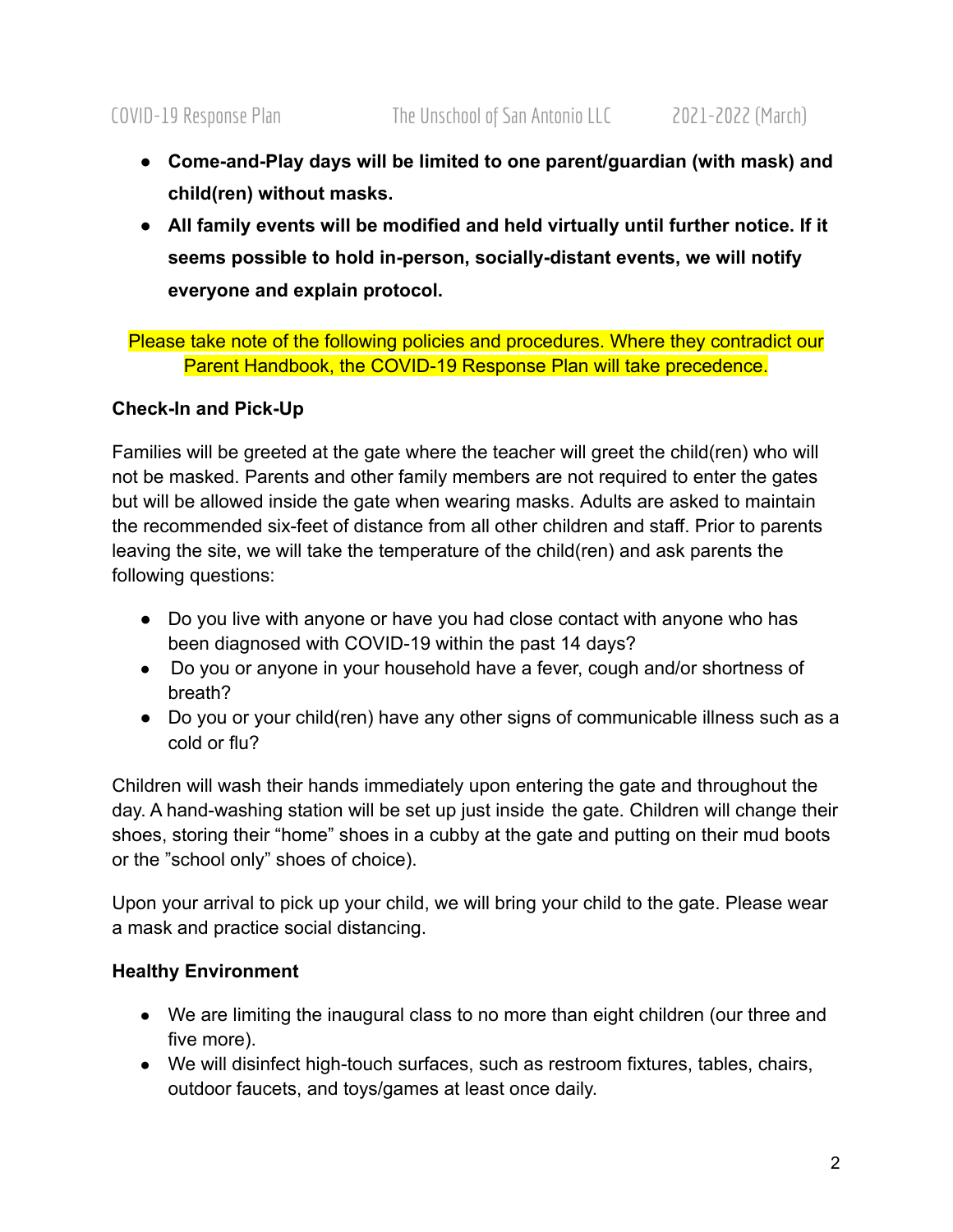- Outdoor toys/surfaces will have the benefit of UV rays for disinfection. We will use a bleach solution to clean outdoor toys overnight when necessary.
- We will perform an enhanced deep cleaning every night in all areas, on all touched surfaces, using CDC and EPA approved, non-toxic cleaners.
- Adults will use anti-bacterial hand sanitizers and disposable gloves when needed.
- Adults will wash their hands and monitor the children washing their hands before eating, when grouping together for a shared activity or lesson, before and after interaction with animals, etc.
- No tours will be given to reduce the number of visitors to the property.

#### **Indoor Classroom**

We use our Indoor Classroom in cases of severe weather, temperatures below 32F, or temperatures over 100F. If weather makes it necessary to move inside, we will take the following precautions:

- Adults and children will wear masks.
- Children will be provided a child-sized, disposable mask. These masks will be disposed of and new ones provided should we need to return to the classroom later in the day or subsequent days.
- Windows will be open and fans used to enhance ventilation when possible.
- All toys, books, and games children play with while indoors will be cleaned with/soaked in CDC/EPA-approved cleaners overnight.

#### **Snack/Meal Preparation and Service**

- All surfaces (whether indoor or outdoor) will be disinfected before snack/meal preparation and service using CDC/EPA-approved products.
- Adults and children will wash hands before and after snacks and lunch.
- Each child's snack will be plated and served by staff, instead of served family-style.
- Children will not cook together or share serviceware until further notice.
- Lunch packs will be wiped down before being stored in the refrigerator each day and before being stored in cubbies to return home.
- Children will be encouraged to maintain distance from one another when eating.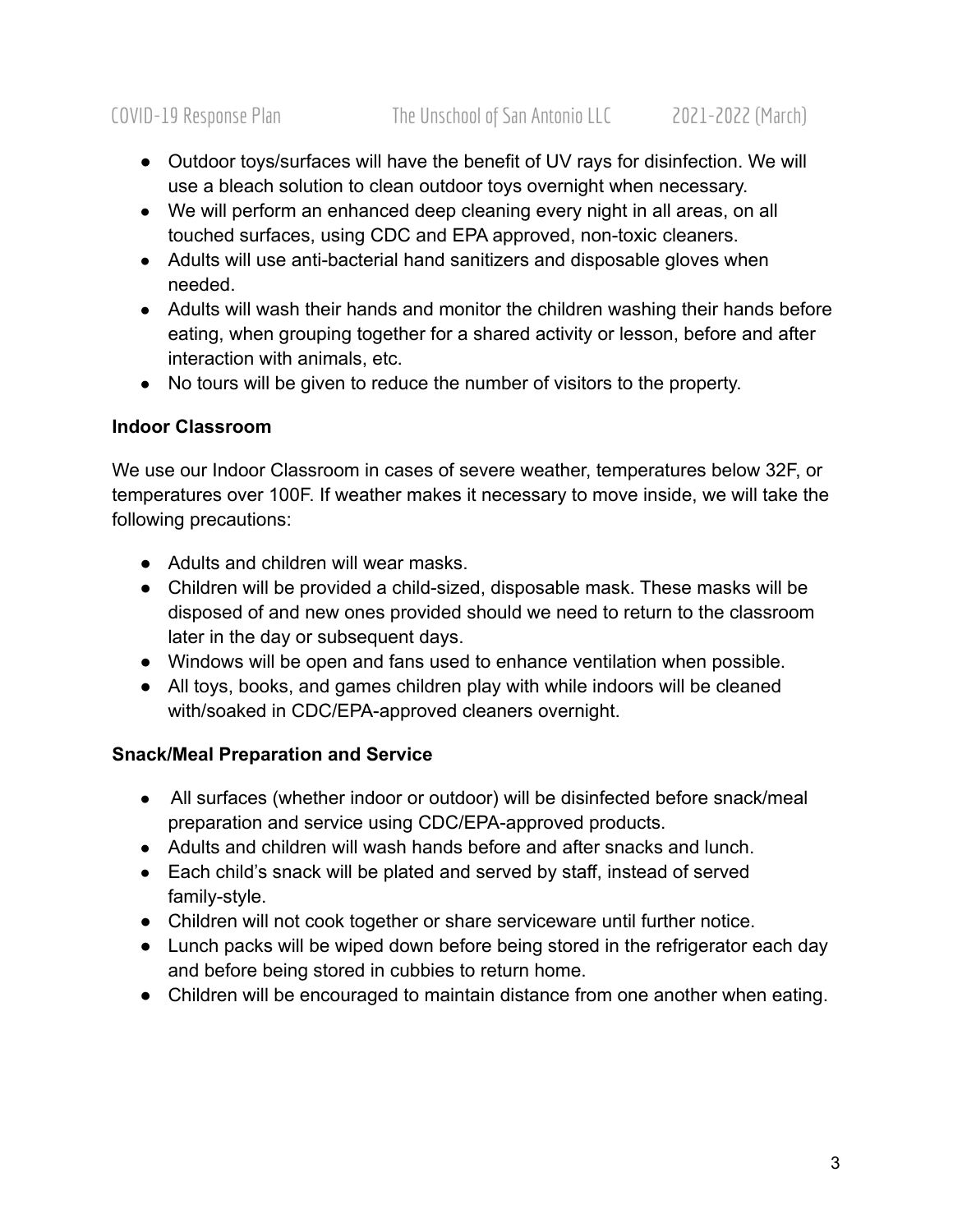#### **Child Health**

- Children who start to experience symptoms of respiratory illness, including a fever of >100.4F will be isolated from other children (with a familiar adult) until they can be picked up.
- If a child or family has been exposed to someone who has tested positive or is a presumptive case, we will require that they self-quarantine for a minimum of 10 days and do not attend school.
- Do not bring your children to school if they have any of these three symptoms:
	- Fever over 100.4F
	- Coughing
	- Shortness of breath

Children exhibiting any of the above symptoms will be expected to remain out of school for 72 hours after a cough/fever are resolved without medication or for 10 days from the onset of any other symptoms and symptom free for at least 72 hours.

Other symptoms reported with COVID-19 such as:

- Chills
- Fatigue
- Muscle or body aches
- Headache
- New loss of taste or smell
- Sore throat
- Congestion or runny nose
- Nausea or vomiting
- Diarrhea

(source: <https://www.dshs.texas.gov/coronavirus/#symptoms> )

A runny nose alone is not a COVID-19 symptom and does not in itself require keeping a child home from school, but should a runny nose present with a second symptom, such as fever, cough, or shortness of breath, a child should remain at home until symptom-free for at least 72 hours.

If your child or someone in your household has COVID-19, we will require a physician's note before the child can return to school.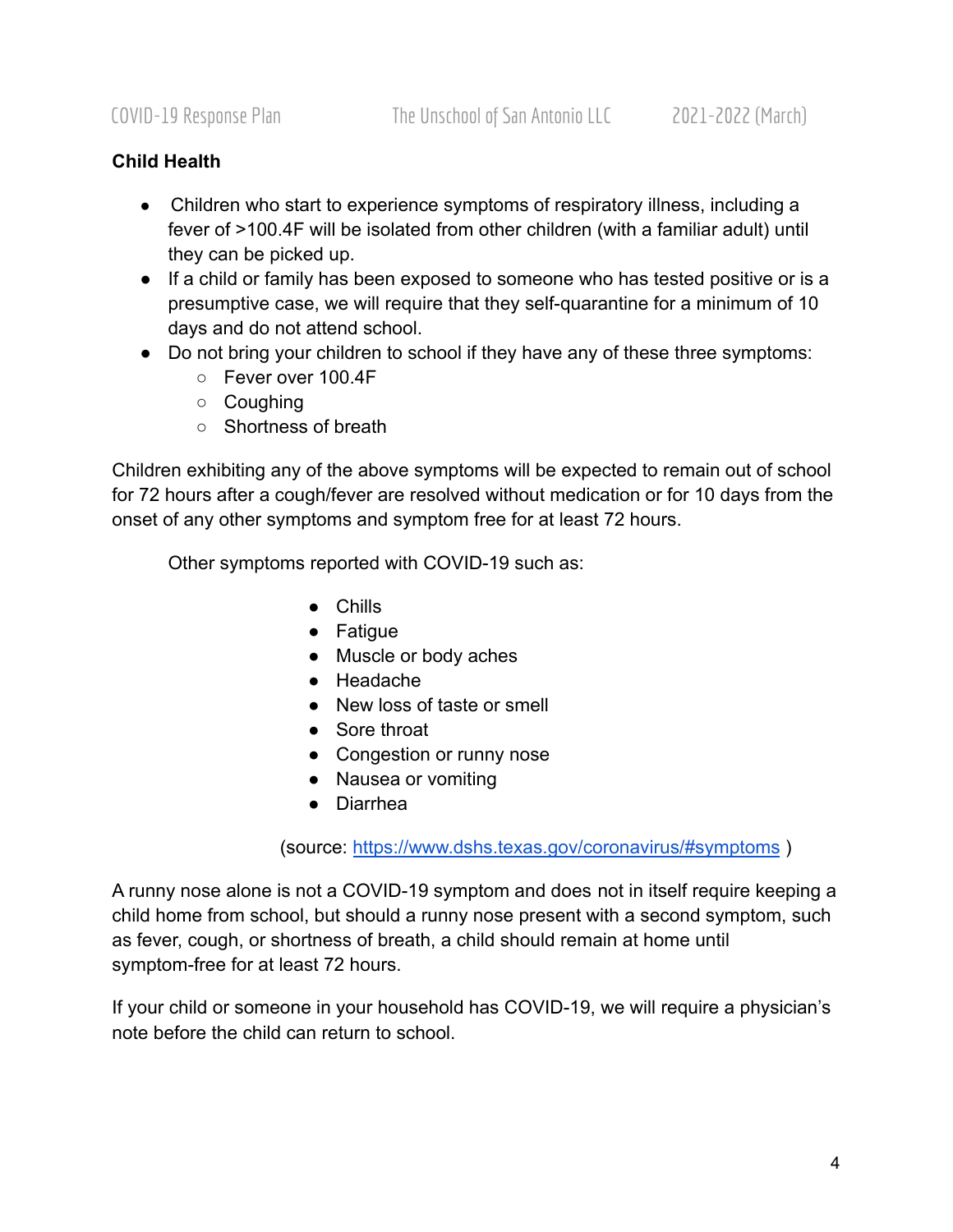#### **Staff Health & Wellness**

- Adults will not share their phone, other device, meal, or utensils with children.
- Adults will check their temperature at the beginning of each day and notify parents if >100.4F and self-monitor for signs and symptoms of COVID-19. Should any adult experience fever, cough, or shortness of breath, we will notify parents and take a COVID-19 test as soon as possible.
- **ALL UNSCHOOL OF SAN ANTONIO ADULTS ARE FULLY VACCINATED.**

#### **Tuition**

- If you must quarantine or if The Unschool of San Antonio must close due to a quarantine, we will credit you two-weeks of tuition.
- As long as we are open and your child is in attendance, tuition will be due in full. This includes if we are only open for a portion of a week and need to close for the remainder of the week due to lockdown protocols.
- If you are able to work from home and choose to keep your children at home, you will be required to pay your normal tuition to retain placement.
- In the event of a county- or state-wide lockdown due to a surge, we will follow all government directives.
	- We will offer virtual check-ins each day in one or two sessions, neither longer than half-an-hour, in order to give children practice for reading and to allow them to check on their gardens, projects, and animals. To keep the children connected, we will virtually read and create stories, offer home-based (outdoor) activities, and deliver project materials (seeds, caterpillar hatcheries, arts/crafts, etc.). In short, we will pursue our goal of nurturing connection, curiosity, and creativity as best we can in a virtual context.
	- $\circ$  If a lockdown is called and we are forced to close, tuition will be reduced by half from the first day of closure until we return in-person. No refunds will be given if children do not wish to participate in virtual meetings; half tuition is required to hold your place.

### **Communication**

- If the current situation changes and it becomes necessary to update our procedures or close our program temporarily, we will notify families as soon as possible by phone/text/email.
- We will call or email with late-breaking changes and post them on our social media page <https://www.facebook.com/UnschoolSA/>.